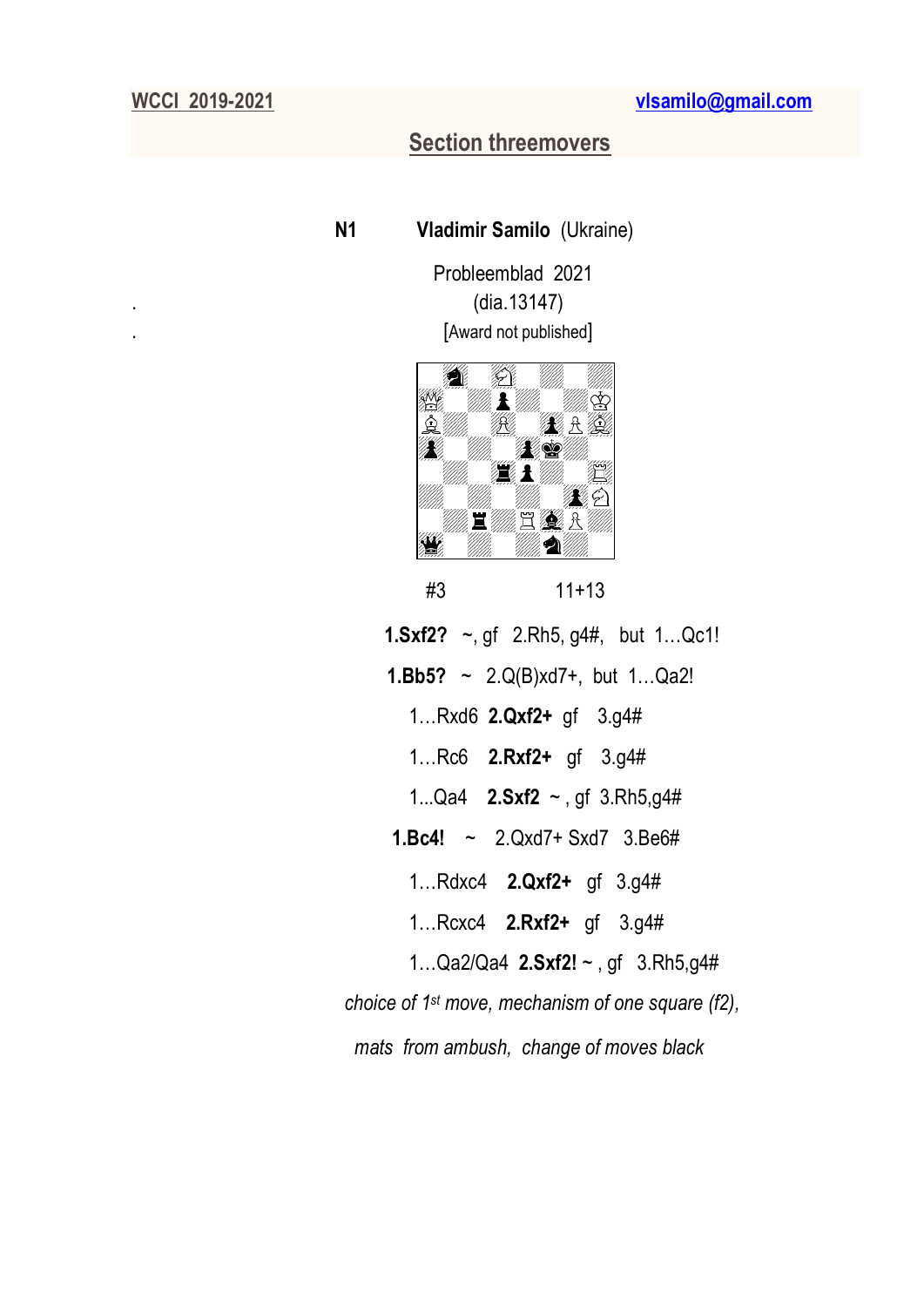### **N2 Vladimir Samilo** (Ukraine)

## **Sachova Skladba 2021**

 (SS153, XII/2021) [Award not published]



 #3 11+12 1.Kxa7? ~ 2.b8S, 1...a4! **1.Ka8!** ~ 2.b8S ~  $3.5d7#$  1…Qf2 **2.Sxf7+**(a) Qxf7 3.Qb2# (c) 1…Qg2 **2.Sxc6+**(b) Qxc6 3.Qb2# (c) 1...Rxe3 2.Qa1+! Rxa1 **3.Sxf7#** (a) 1...bxc5 2.Qxc5+ Bd5 **3.Sxc6#** (b) 1...Qxe3 2.Qb2+(c) Qd4 3.Qxd4# 1...Bd5  $2.b8Q$  (d7)  $\sim$   $3.d7(b8Q)$ # *shifting white moves, choice of 1st move*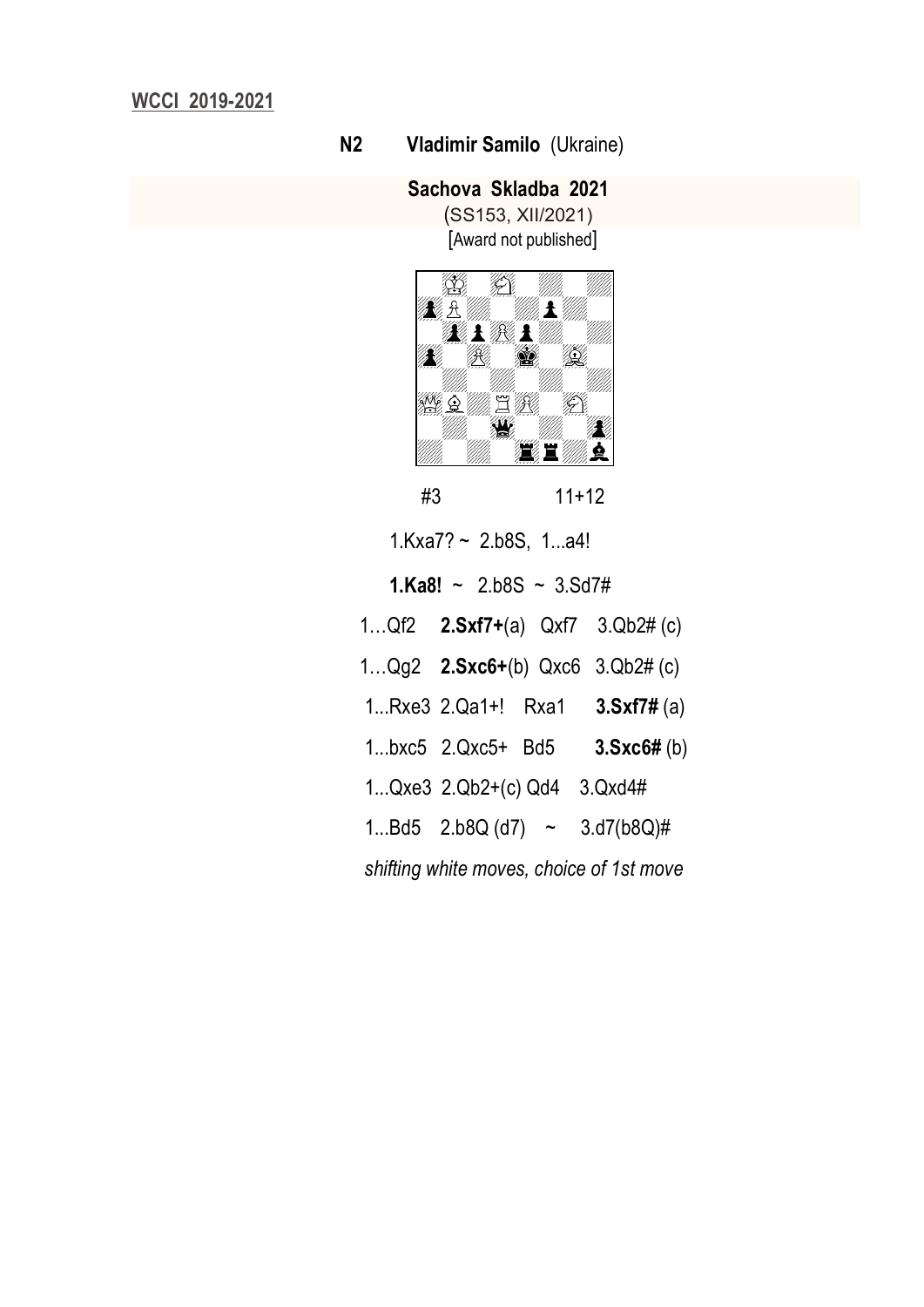.



|                        |  | 2de, fe $3.04, 14#$                        |
|------------------------|--|--------------------------------------------|
|                        |  | <b>1 Nb2</b> 2.e3! de, fe 3.d4, $f4#$      |
|                        |  | 1 $Nc3$ 2. Sxc $3 -1$ , dc 3. Bd $6$ , d4# |
|                        |  | <b>1 Ne3</b> 2.de de, fe $3. Qc3, 14#$     |
|                        |  | 1 Nxf2 2. Qxf2 Rxb4, Rf1 3. Qxf4, Qxd4#    |
| 1 $d3$ 2.ed+ Ne3 3.d4# |  |                                            |
|                        |  | $1Bq7$ 2.fg f6+ 3.Bxf6#                    |
|                        |  | 1Rxb4 2.Sxb4 d3,Bxf6 3.Sc6,Bxf6#           |
|                        |  |                                            |

*Black Knight half-wheel , quiet threat, "e.p."*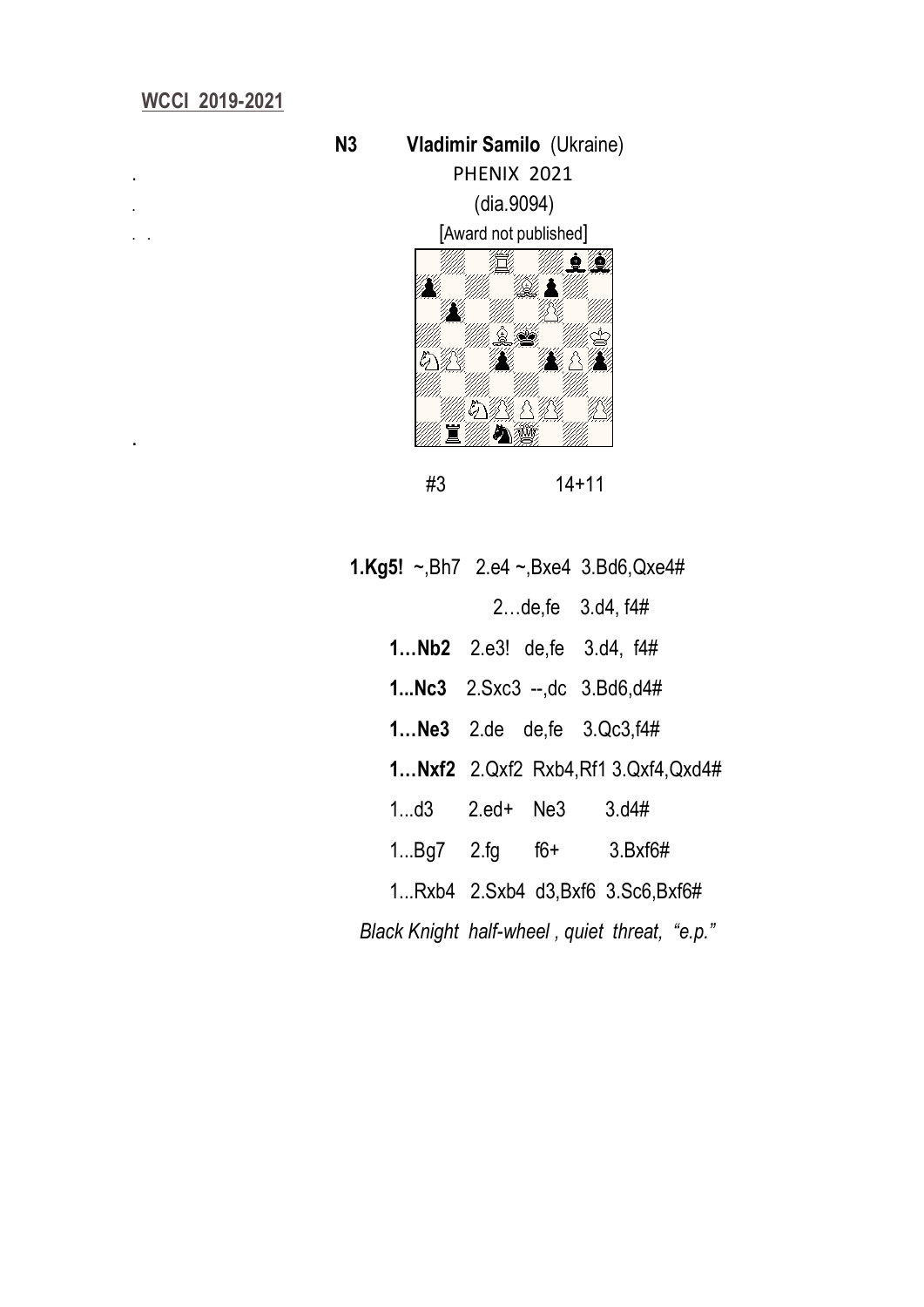#### **N4 Vladimir Samilo** (Ukraine)

 Проблеміст України, 2021 . [Problemist of Ukraine] . (B338)



#3 11+11

**1.c4?** ~ 2.Rxd5#, 1..bc! (ep)

 **1.e4?** ~ 2.Rxd5#, 1..fe! (ep)

**1.Rxg4?!** zz, 1…a3!

**1.Rh3!** ~/a3 2.Rhd3! ~ 3.Rxd5#

2…Scxd3, Sexd3 3.Se4,Sc4#

1…b3 2.c4 ~, Sxc4 3.Rxd5,Sxc4#

1…f3 2.e4 ~, Sxe4 3.Rxd5,Sxe4#

1…gh 2.Bf3 ~,Sxf3,Se4 3.Rxd5,Sc4,Sxe4#

1…Bh7 2.Bxf7 ~,Sxf7,Se6 3.Rxd5,Sc4,Se4#

*mechanism of one square (d5) in 5 options, choice of 1st move* 

 *(try 1.Rxg4?), silent threat*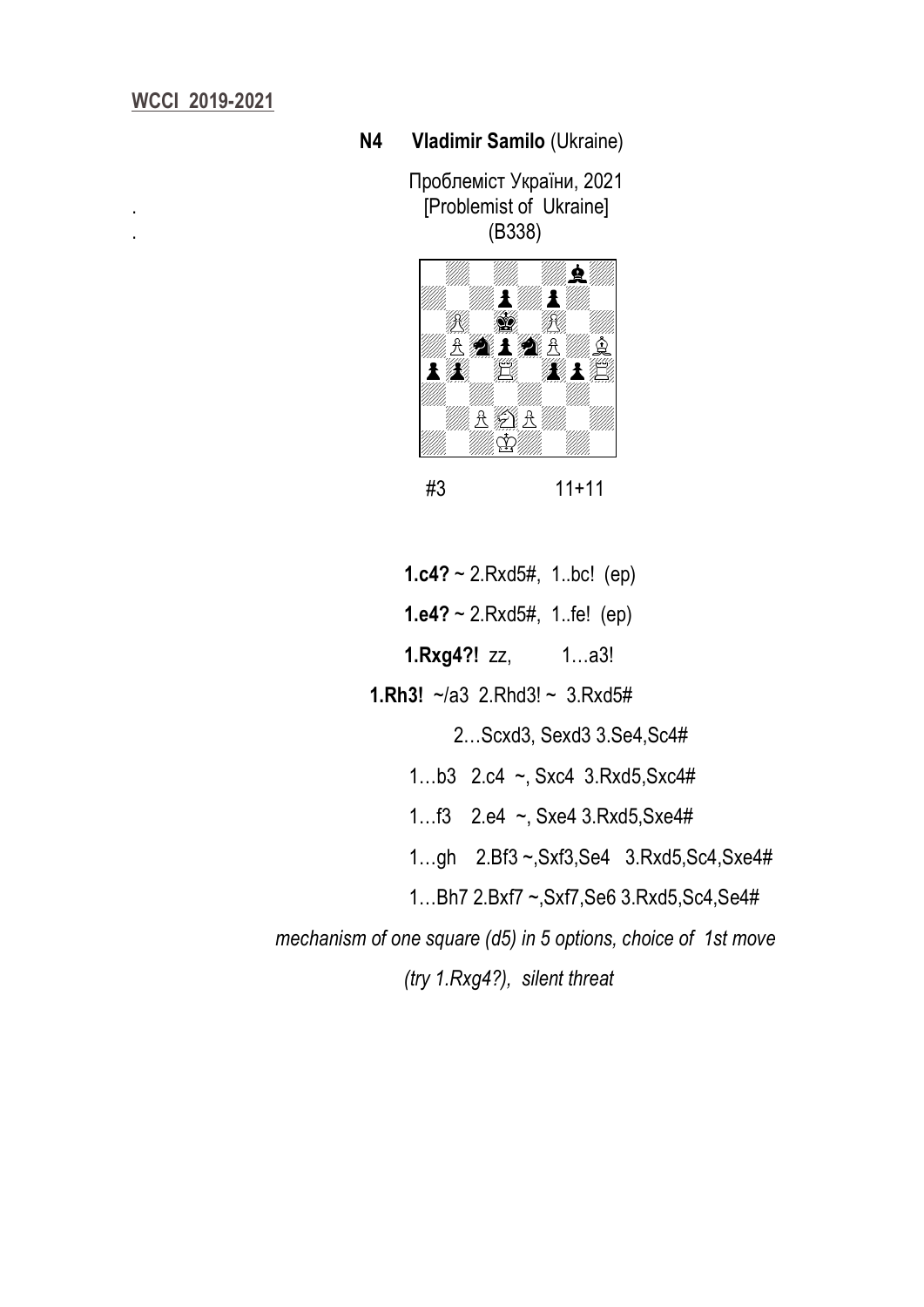#### **N5 Vladimir Samilo** (Ukraine)

 Die Schwalbe 2021 . (dia.18575) [Award not published]



#3 7+12

1...ed 2.Sxd5+ Kg6,Ke6 3.Sfe7,Qd6#

1.Sd3? Bg6! (2.Qf8 Bxf5)

1...Rg6 2.Sg3 Rg7, ed 3.Sxh5, Qd6#

1...Kg6 2.Qf8 Kf6 3.Qxg7#

1...Se7 2.Qxe7+ Kg6 3.Sxe5#

## **1.Sc6!** zz

1...Bg6 2.Qf8! Bh5,(ed) 3.Qxg7,(Qd6)#

1...Rg6 2.Sg3! Rg7,(ed) 3.Sxh5,(Qd6)#

1...Kg6 2.Qf8 Kf6 3.Qxg7#

1...Se7 2.Qxe7+ Kg6 3.Sxe5#

mutual bricking up (blocking) bR,B,K on square g6, *. Switchback , choice of 1 st move*